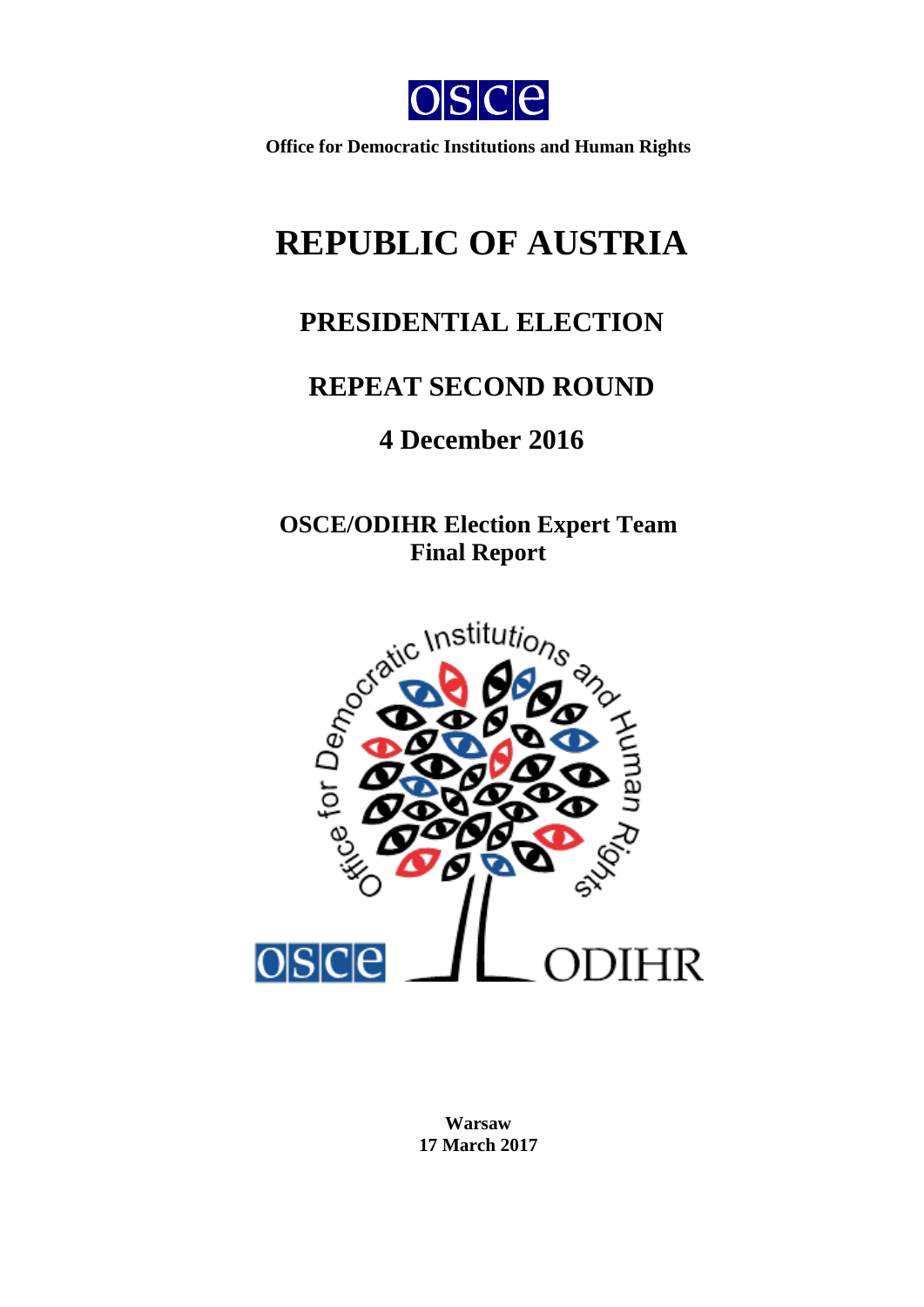## **TABLE OF CONTENTS**

| П.                    |  |
|-----------------------|--|
| III.                  |  |
| $\mathbf{IV}_{\cdot}$ |  |
|                       |  |
| $\mathbf{B}$ .        |  |
|                       |  |
|                       |  |
|                       |  |
|                       |  |
|                       |  |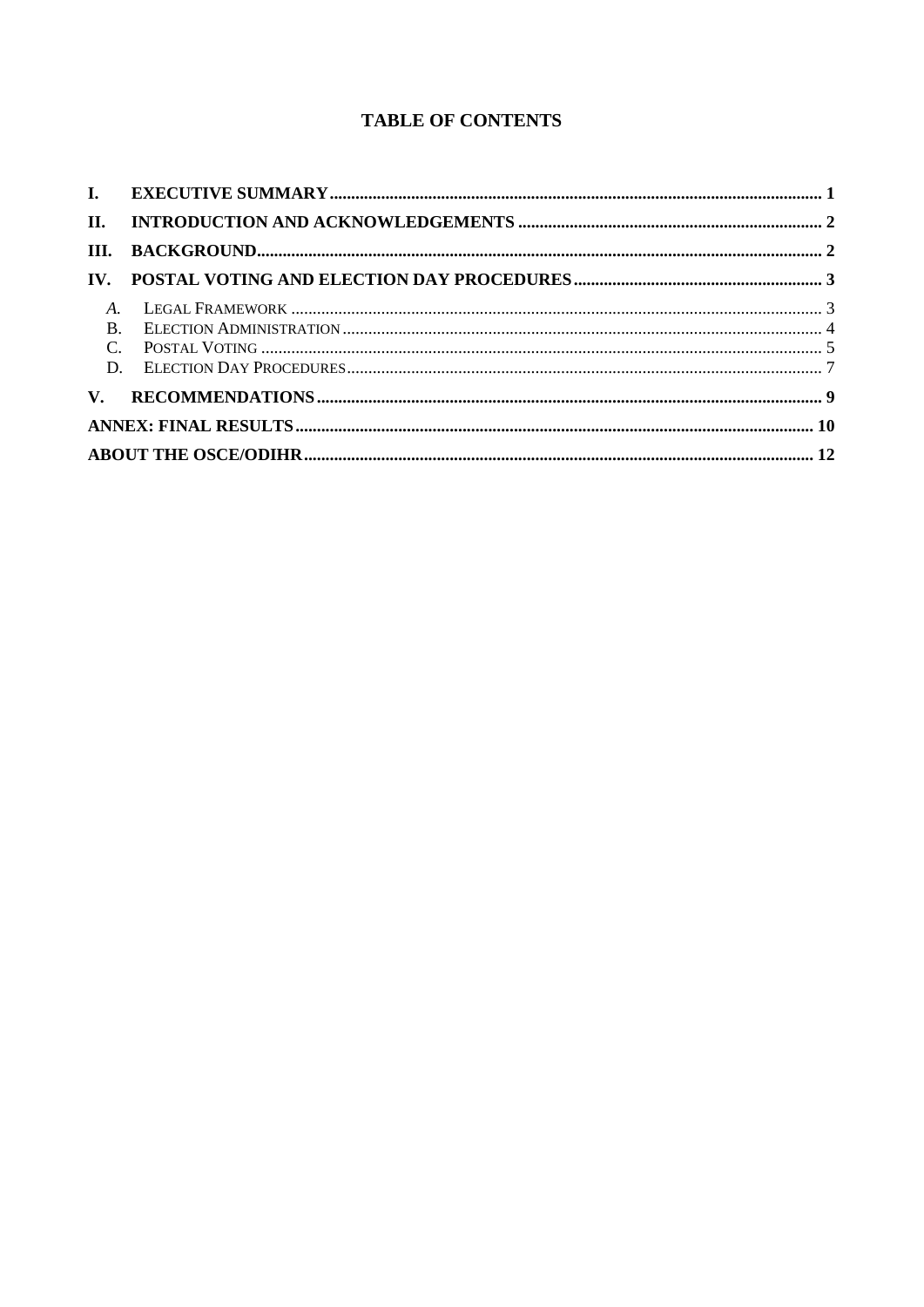### **REPUBLIC OF AUSTRIA PRESIDENTIAL ELECTION REPEAT SECOND ROUND 4 December 2016**

## **OSCE/ODIHR Election Expert Team Final Report[1](#page-2-1)**

## <span id="page-2-0"></span>**I. EXECUTIVE SUMMARY**

Following an invitation from the Austrian Federal Ministry for Europe, Integration, and Foreign Affairs and based on the recommendation of a Needs Assessment Mission, the OSCE Office for Democratic Institutions and Human Rights (OSCE/ODIHR) deployed an Election Expert Team (EET) to observe the repeat second round of the presidential election held on 4 December 2016, with a special focus on the legal framework for postal voting and election day procedures.

The repeat second round of the election was administered in an efficient and professional manner. The election took place against the backdrop of the annulment of the 22 May second round election results by the Constitutional Court primarily over procedural irregularities in administering the counting of postal votes. Subsequently, the repeat second round initially scheduled for 2 October was postponed due to the poor quality of glue used for the postal voting envelopes. These developments may have detracted from an otherwise high public confidence in the efficiency of the election administration.

The legal framework provides a sound basis for the conduct of democratic elections and was essentially unchanged for all rounds of the election. However, in a move broadly supported by parliamentary parties, the Constitution was amended to allow those voters included in the voter lists after the first round of the election to take part in the vote. In total, some 6.4 million citizens were registered to vote on 4 December, including 56,539 citizens residing abroad. No concerns were expressed regarding the overall accuracy and inclusivity of the voter lists.

The Federal Election Board supervises the work of a five-tiered election administration that mirrors the governance structure. The Federal Ministry of Interior (MoI), which takes the lead on technical preparations, issued comprehensive guidelines for election boards that specifically addressed irregularities identified by the Constitutional Court and focused on clarifying election day and postal voting procedures. Other measures included the introduction of cascade training of members of election boards, online e-learning courses and a call-centre to respond to queries. These measures were considered comprehensive and useful by election boards and parties met with by the OSCE/ODIHR EET.

In line with the OSCE/ODIHR's methodology, the OSCE/ODIHR EET did not undertake a comprehensive and systematic observation of election day procedures. However, the EET members visited a number of polling stations and intermediate election boards in Innsbruck and Styria around election day. Overall, the election boards visited were well prepared and organised the electoral process, including the counting of postal votes, efficiently, transparently, and collegially.

The result of the election was announced on 15 December, with the voter turnout reported at 74.21 per cent. A total of 651,726 voters (13.72 per cent of participating voters) cast a postal ballot of which a relatively high proportion (5.25 per cent) were deemed invalid, largely due to the absence of voters' signature confirming that the vote had been made personally and in secret.

<span id="page-2-1"></span>

<sup>&</sup>lt;sup>1</sup> The English version of this report is the only official document. An unofficial translation is available in German.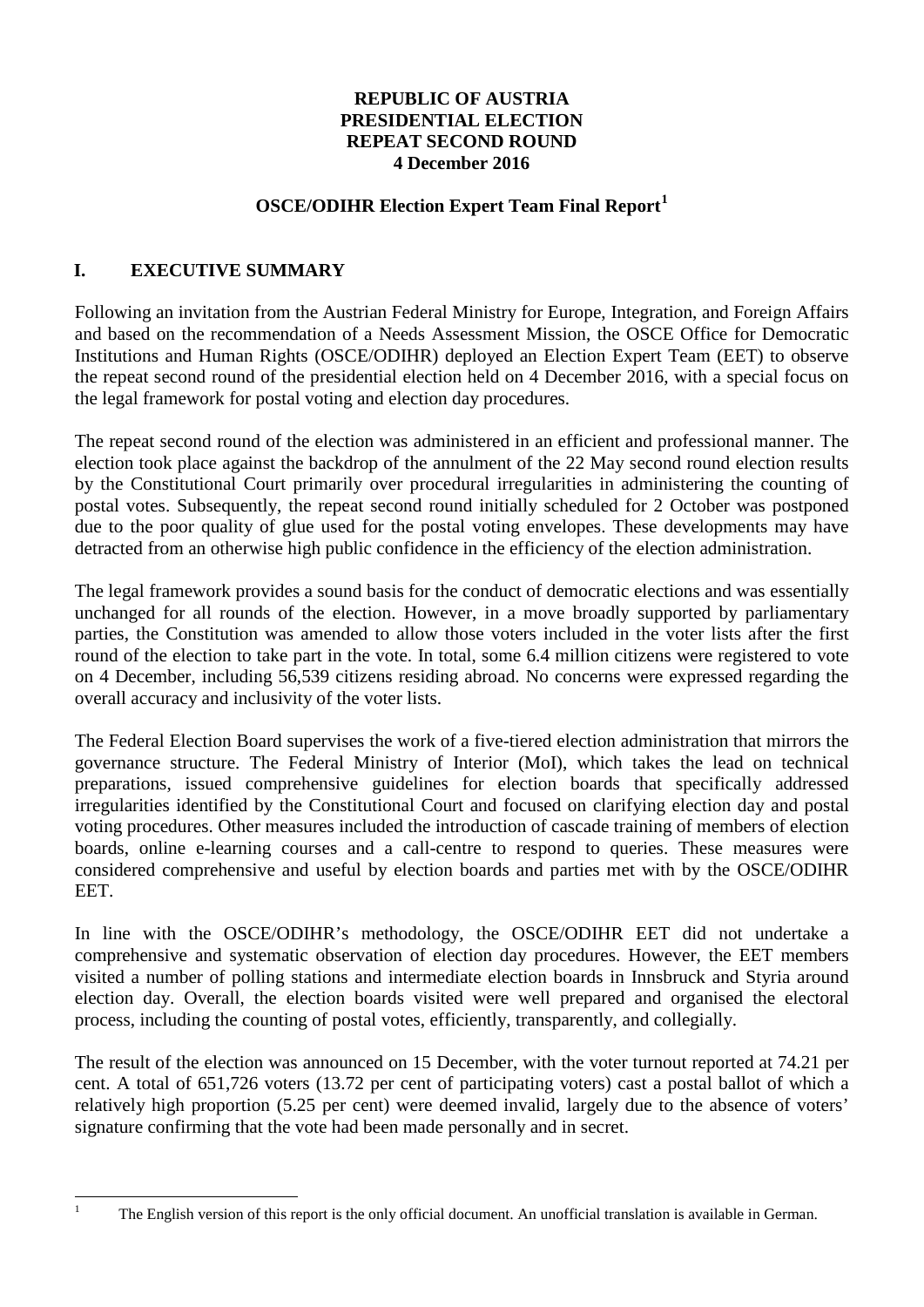On 7 December, the parliament promulgated legislation to create a unified centralized voter register, as previously recommended by the OSCE/ODIHR, that will come into effect on 1 January 2018. Further electoral reform efforts are widely expected to commence soon after the election. The OSCE/ODIHR stands ready to assist this process, including the follow-up of recommendations included in this and previous OSCE/ODIHR reports.

## <span id="page-3-0"></span>**II. INTRODUCTION AND ACKNOWLEDGEMENTS**

Following an invitation from the Austrian Federal Ministry for Europe, Integration, and Foreign Affairs (MFA) to observe the repeat second round of the presidential election and based on the recommendation of a Needs Assessment Mission conducted from 25 to 26 August, the OSCE Office for Democratic Institutions and Human Rights (OSCE/ODIHR) deployed an Election Expert Team (EET) from 28 November to 9 December. The OSCE/ODIHR EET consisted of four experts from four OSCE participating States. The EET was based in Vienna and also made visits to the provinces of Styria and Tyrol.

The OSCE/ODIHR EET assessed the legal framework in respect of postal voting and election day procedures. This report is therefore limited in scope and does not offer an overall assessment of the electoral process. The specific area under review was assessed for its compliance with OSCE commitments, other international obligations and standards for democratic elections, and with national legislation. In line with the OSCE/ODIHR's methodology, the EET did not observe election day proceedings in a systematic or comprehensive manner, but visited a limited number of polling stations. This report should be read in conjunction with the 2016 OSCE/ODIHR NAM reports, which provide additional details on the broader electoral process in Austria.<sup>[2](#page-3-2)</sup>

The OSCE/ODIHR EET wishes to thank the MFA and Federal Ministry of Interior (MoI) for their cooperation and assistance, as well as to express gratitude to representatives of other public institutions, political parties, media, civil society, and other interlocutors for sharing their views.

## <span id="page-3-1"></span>**III. BACKGROUND**

Austria is a federal republic consisting of nine provinces. The federal president is head of state and directly elected for a six-year term, with a limit of two consecutive terms. If no candidate obtains a majority of valid votes in the first round, a second round is held between the two candidates who received the largest number of votes. The president formally holds significant powers; she/he appoints the federal chancellor and ministers, is commander-in-chief of the armed forces and may dissolve parliament. In practice, however, the president is often expected to follow the recommendations of the government, to act in a consultative manner, and provide moral leadership to the country.

In the first round held on 24 April, six candidates contested the election. Mr. Norbert Hofer of the Freedom Party of Austria (FPÖ) received 35.05 per cent of the valid votes, with Mr. Alexander Van der Bellen, a member of the Green Party contesting as an independent, followed in second place with 21.34 per cent. A second round was held on 22 May between Mr. Hofer and Mr. Van der Bellen. According to the final results published on 1 June, Mr. Van der Bellen received 50.35 per cent of votes, and Mr. Hofer 49.65 per cent, with a difference of 30,863 votes.

On 8 June, Mr. Hofer's representative challenged the election results at the Constitutional Court (Court), claiming that provisions regarding postal voting were unconstitutional and that the election

<span id="page-3-2"></span><sup>&</sup>lt;sup>2</sup> See all [previous OSCE/ODIHR reports on Austria.](http://www.osce.org/odihr/elections/austria)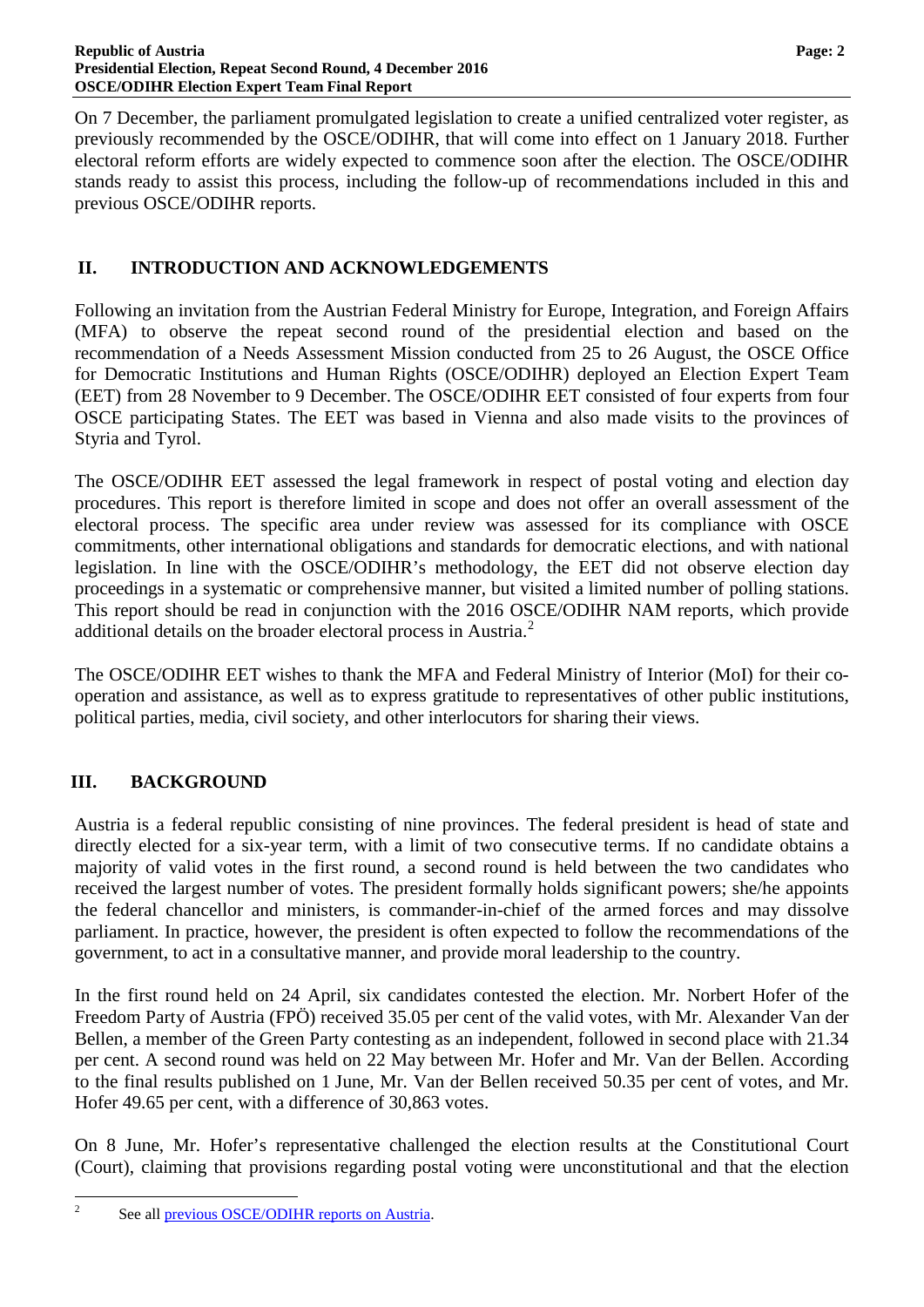results had been affected by irregularities in administering certain aspects of the election. The complaint, in particular, noted non-adherence to general procedures for the receipt, storage, and counting of postal votes, as well as the transmission of partial election results by the Federal Election Board (FEB) to media before voting had concluded throughout the whole country.

During its hearings on the complaint, the Court found a variety of procedural infringements in the counting of voting cards used for postal voting, including: premature opening of voting cards by District Election Boards (DEBs) or by civil servants when received from the post office (prior to the 23 May 09.00 legal deadline); the opening of voting cards by the DEB chair and auxiliaries without inviting the DEB members; not informing the DEB about the reasons for invalidating voting cards; preparing official minutes of electoral board proceedings which had in fact not taken place.<sup>[3](#page-4-2)</sup>

The Court's ruling on 1 July noted that there was no evidence of any fraud on election day or afterwards.[4](#page-4-3) However, taking into account that identified procedural infringements affected 77,926 votes, which was greater than the margin of victory, the Court held that this could potentially have had an influence on the final results, irrespective of whether manipulations actually occurred or not. Also, the Court ruled that the sharing of partial election results by state authorities before the nationwide close of polls was unconstitutional. On these grounds, the Court annulled the election results and ordered the authorities to repeat the second round throughout the country. The government subsequently called for a repeat second round of the election on 2 October.

In the beginning of September, after the distribution of voting cards to voters had begun**,** the MoI learned about technical deficiencies with the envelopes to return completed postal ballots (voting cards). Some voters reported that the adhesive that glued the outer envelope was ineffective and could fail to properly secure the completed ballot, potentially rendering the returned ballot invalid and excluding it from the count. On 12 September, the MoI announced that the repeat second round would be postponed due to the poor quality of glue used for the voting cards.<sup>[5](#page-4-4)</sup> On 21 September, parliament postponed the election until 4 December.<sup>[6](#page-4-5)</sup>

Some OSCE/ODIHR EET interlocutors found that the otherwise high public confidence in the efficiency of the election administration had been negatively affected by the need to postpone the repeat second round due to the sub-standard quality of voting cards.

## <span id="page-4-0"></span>**IV. POSTAL VOTING AND ELECTION DAY PROCEDURES**

## <span id="page-4-1"></span>**A. LEGAL FRAMEWORK**

Overall, the legal framework provides a sound basis for the conduct of democratic elections. The 4 December repeat second round of the election was held under legal framework consisting primarily of the 1929 Constitution, the 1971 Presidential Election Law, the 1992 Parliamentary Election Law (all last amended in 2016). The laws are supplemented by the MoI instructions. The case law of the Constitutional Court also forms an important part of the legal framework. While the interaction of these

<span id="page-4-2"></span><sup>&</sup>lt;sup>3</sup> Voting cards which lack a signature (oath), are damaged, and for other reasons, as listed in Article 10.5 of the Presidential Election Law, are to be deemed void and excluded from the counting process.<br>See the [Constitutional Court Ruling](https://www.vfgh.gv.at/downloads/w_i_6_2016.pdf) (in German only).<br>The MoI requested an investigation of the reasons that led to the deficiency of

<span id="page-4-3"></span>

<span id="page-4-4"></span>

<span id="page-4-5"></span>OSCE/ODIHR EET presence in the country.<br>
<sup>6</sup> While the Social Democratic Party, the Peoples Party, the Greens, and the New Austria and Liberal Forum supported the postponement, the FPÖ and Team Stronach voted against.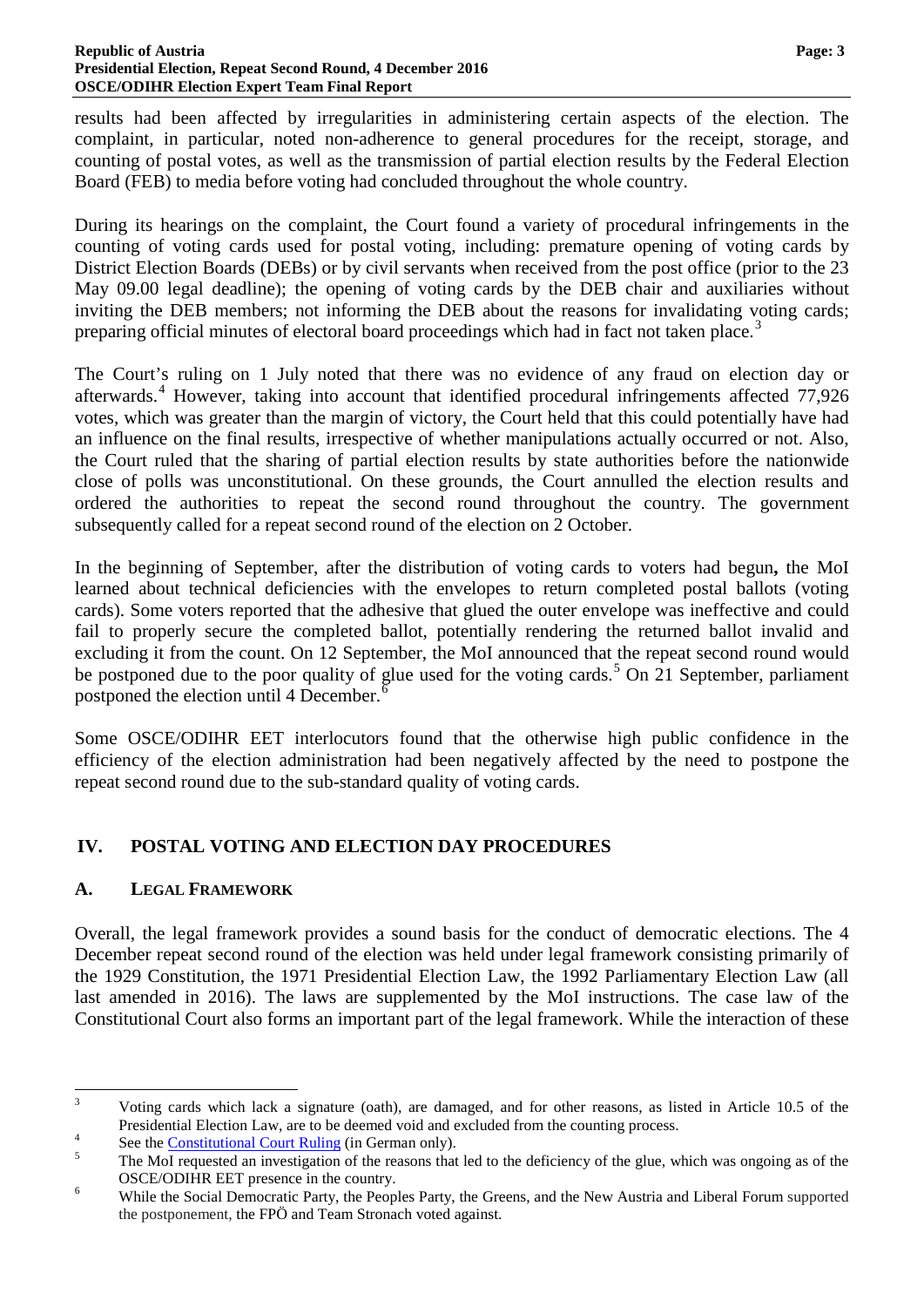and other laws and provisions results in generally clear and consistent rules, the lack of a consolidated law might make them difficult to access.

In its 1 July ruling, the Court emphasized that electoral laws must be strictly applied. It also clarified that media representatives are considered unauthorized persons to access polling stations on election day. Some OSCE/ODIHR EET interlocutors argued that this strict interpretation of the law would result in less engaging news coverage of election day proceedings, but no major concerns were voiced on election day or in the immediate post-election period.

Some changes were introduced to the legal framework following postponement of the repeat second round. In a broadly supported move, the parliament amended the Constitution in order to allow citizens who got citizenship and turned 16 after the first round of the election to take part in the vote.<sup>[8](#page-5-2)</sup> The Presidential Election Law was amended to reintroduce an old model of the voting card without a personal data protection flap for this election.<sup>[9](#page-5-3)</sup> In addition, voters were provided with the option to insert their ballot envelope in the ballot box on their own.<sup>[10](#page-5-4)</sup> The law was also amended to follow up on the Court ruling clarifying that DEB chairs do have the right to engage and involve auxiliaries when opening, sorting, and counting postal ballots as long as their work is supervised by the DEB.<sup>[11](#page-5-5)</sup>

On 7 December, the parliament promulgated legislation to create a centralized voter register, as previously recommended by the OSCE/ODIHR, which will come into effect on 1 January 2018. The aim is to enhance the efficiency of voter registration management, as well as to allow for the introduction of a countrywide electronic system for enabling the support of public initiatives online.

## <span id="page-5-0"></span>**B. ELECTION ADMINISTRATION**

Elections are carried out by a five-tiered election administration that mirrors the governance structure. It comprises the FEB, 9 state election boards (SEBs), 117 DEBs, 2,100 municipal election boards (MEBs), and some 10,300 polling station boards (PSBs). Civil servants at each level of government provide assistance to their respective election boards. The FEB is responsible for supervising the work of all other election boards. It consists of 17 members, with the Federal Minister of Interior acting as chairperson. Three members of the FEB as well as four substitute members were current MPs, potentially raising concern about the perceived impartiality of the election administration. The MoI acts as FEB secretariat and takes the lead on technical preparations, issues instructions, and provides training and voter education materials. $^{12}$  $^{12}$  $^{12}$ 

*As previously recommended, consideration could be given to restricting elected officials from directly serving on election boards, in order to safeguard the impartiality of the election administration.*

Parliamentary parties can appoint election board members, known as assessors, and substitutes, while non-parliamentary parties are entitled to appoint observers (known as 'witnesses'). Lower-level election boards have nine members (except PSBs which have three) in addition to a chairperson, who is head of the respective local government or a person selected by her/him. All members have voting

<span id="page-5-1"></span><sup>&</sup>lt;sup>7</sup> Other applicable laws are the 1953 Law on Constitutional Court, 1947 Prohibition Law, 1973 Law on the Electoral Register, 2012 Political Parties Law, and 2012 Federal Law on Financing of Political Parties.<br><sup>8</sup> According to the then applicable legal provisions, the same voter lists as finalised before the first round of the

<span id="page-5-2"></span>

<span id="page-5-3"></span>election would have been used for the repeat second round.<br><sup>9</sup> The Presidential Election Law was also amended to provide for the retrieval, safekeeping, and destruction of the

<span id="page-5-4"></span>

voting cards distributed for the 2 October voting.<br>
Previously, the law tasked the chair of the polling station to cast the envelope into the ballot box.<br>
Auxiliaries – usually civil servants at each level of government –

<span id="page-5-6"></span><span id="page-5-5"></span>limits established by the law and laid out in MoI instructions.<br><sup>12</sup> The MFA is involved in facilitating voting by citizens abroad.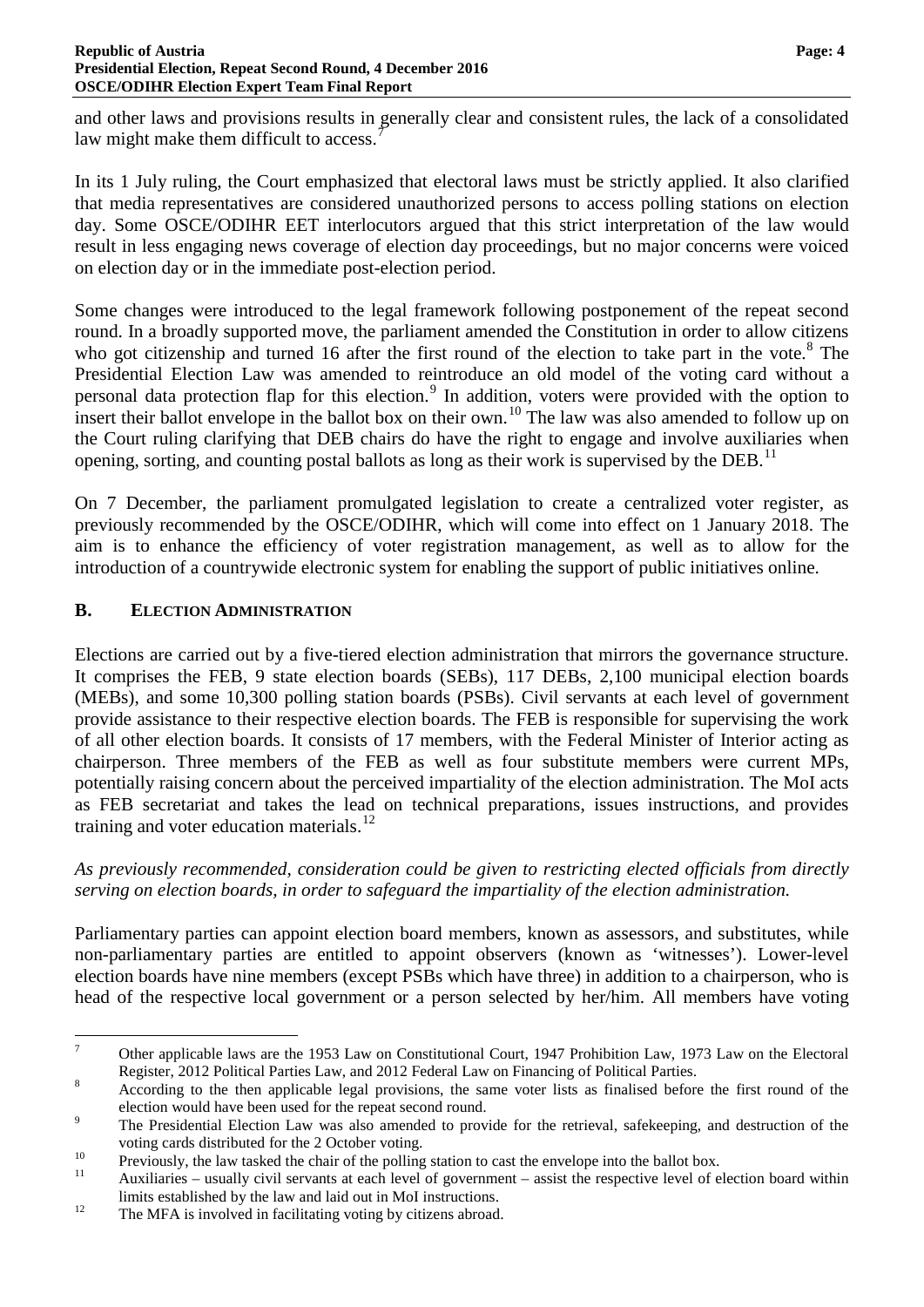#### **Republic of Austria Page: 5 Presidential Election, Repeat Second Round, 4 December 2016 OSCE/ODIHR Election Expert Team Final Report**

rights; in case of a tied decision, the chairperson's vote is decisive. Election board members from parliamentary parties are appointed in proportion to their share of the vote in the last parliamentary elections.<sup>[13](#page-6-1)</sup> A range of OSCE/ODIHR EET interlocutors noted that it is increasingly difficult to find sufficient persons willing to serve as members. There are no measures in place to promote genderbalanced representation in election boards and gender disaggregated data of the composition of election boards is not systematically collected.<sup>[14](#page-6-2)</sup>

*The authorities should consider ways to ensure sufficient numbers of election board members are recruited. This may involve enhancing incentives and/or broadening membership beyond party nominated persons. Efforts should be made to promote gender-balanced representation in election boards, with gender disaggregated data on the composition of election boards made publicly available.*

The MoI responded to the Constitutional Court ruling by requesting provincial governments to examine the professional behaviour of district election officials during the second round. On 18 July, the FEB requested subordinate election boards to intensify information flows and enhance training of election board members. The MoI subsequently issued comprehensive official guidelines for election boards, which specifically addressed irregularities identified by the Court and focused on clarifying election day and postal voting procedures.<sup>[15](#page-6-3)</sup> Other measures included the preparation of online e-learning courses aimed at members of DEBs and PSBs and setting up a call-centre to respond to queries. Members of election boards and party representatives met with by the OSCE/ODIHR EET considered that these measures were comprehensive and useful.<sup>[16](#page-6-4)</sup>

In a further response to the Court ruling, the MoI requested election officials at all levels to refrain from announcing any preliminary outcome of a vote count prior to the closing of the last polling station in the country. The MoI informed the OSCE/ODIHR EET that the request was followed and no results were prematurely announced.

## <span id="page-6-0"></span>**C. POSTAL VOTING**

In total, some 6.4 million citizens were registered to vote on 4 December, including 56,539 citizens residing abroad. Eligible voters, who are not able to vote in front of an electoral board, for reason of health or absence from the country, have the right to vote by postal ballot (voting card). Also persons who expect to be travelling on election day may apply for a voting card. Voters in prisons, detention centres, care homes and hospitals, as well as homebound voters may also use voting cards.<sup>[17](#page-6-5)</sup>

Applications for a voting card could be done in person, in writing or online.<sup>[18](#page-6-6)</sup> According to the Constitution, applicants must indicate the reason and prove their identity *prima facie*. After the card is issued, the voter list is marked and the voter is then only allowed to cast a ballot with the voting card. Postal voting takes place according to a 'double envelope' system. Voting cards consist of an outer envelope containing the official ballot paper and an inner envelope that was either white (first round) or

<span id="page-6-1"></span><sup>&</sup>lt;sup>13</sup> Members of SEBs, DEBs, and MEBs are appointed by the legislature or council at the respective level. The party's entitlement corresponds to its 'local' share of the vote in the previous parliamentary elections.<br><sup>14</sup> Only 2 out of 17 FEB members are women. Out of 117 DEBs, women held 34 chair (29 per cent) and 33 deputy

<span id="page-6-2"></span>chair positions (28 per cent). No data was available on the gender composition of lower-level election boards. The 1997 CEDAW Committee General Recommendation No. 23 provides that "States parties should… include statistical data, disaggregated by sex, showing the percentage of women relative to men who enjoy those rights [to perform all public functions at all levels of government]".<br>Several DEB chairpersons remained under investigation for their role in the infringement of the counting procedures

<span id="page-6-4"></span><span id="page-6-3"></span>of postal ballots on 22 May 2016, which led to the cancellation of the second round election results.<br>Both candidates' campaign teams produced additional training material for their assessors and witnesses.<br>Persons with a

<span id="page-6-6"></span><span id="page-6-5"></span>they lack mobility, in which case the special PSB visits them.<br><sup>18</sup> The deadline for voting card applications was 30 November (in writing or online) and 2 December (in-person).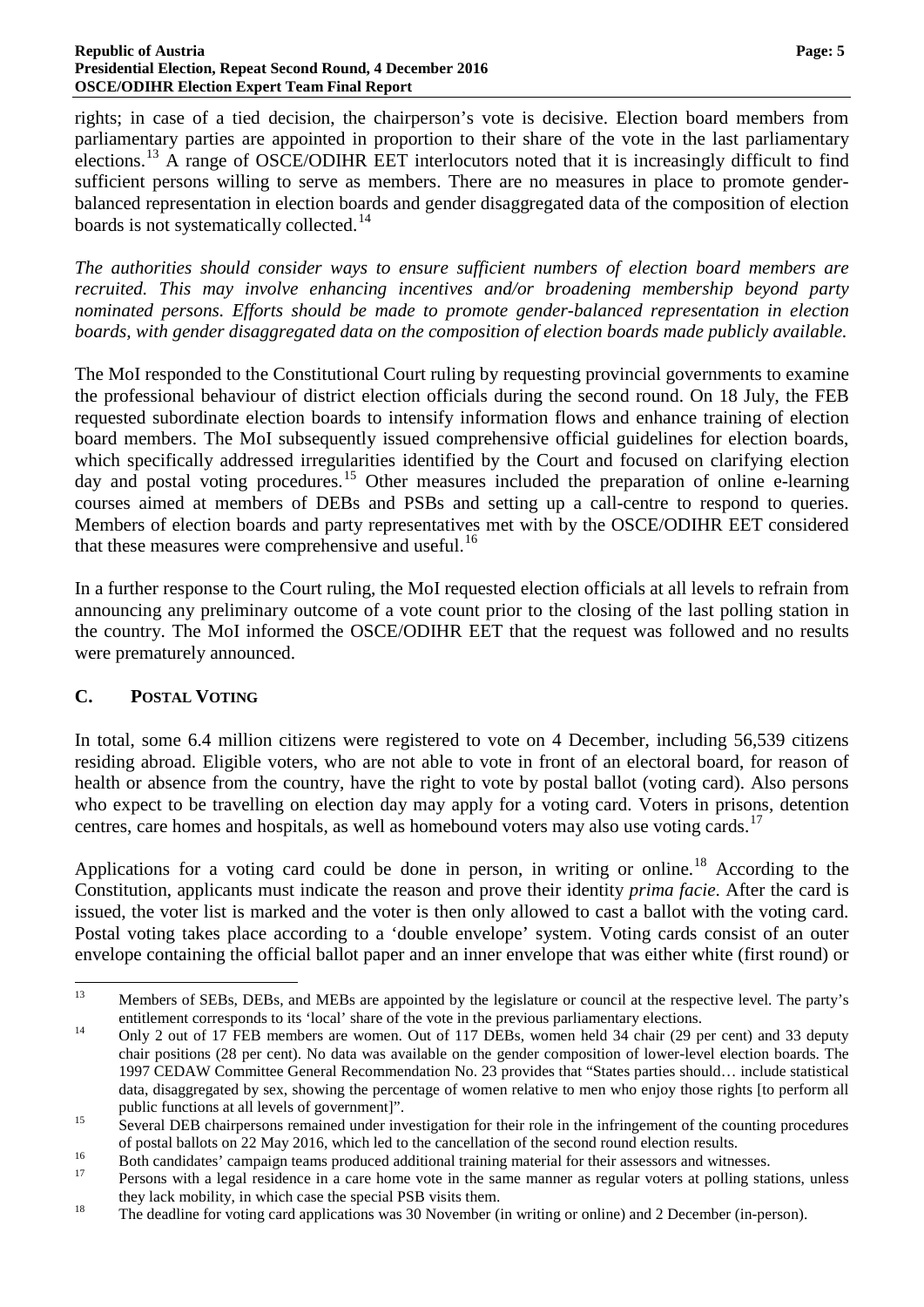beige (second round), to avoid confusion. Upon receipt of the voting card, the voter completes the ballot and seals it inside the inner envelope, which is placed within the outer envelope for return. Voters must sign an oath on the outer envelope that the ballot was marked in person, confidentially, and without influence.<sup>[19](#page-7-0)</sup> Otherwise the postal vote is deemed void and not included in the count.

The OSCE/ODIHR EET was informed that while municipal authorities have no means to verify the truthfulness of the reason given for requesting a voting card, they could reject applications for any reason other than those specified in law including the refusal of the applicant to state a reason. Following a media report that it was possible to obtain a voting card through an online application using a fictitious passport number, the MoI instructed all municipalities to verify the validity of the identity document number with the competent national authorities or directly via the national database.<sup>[20](#page-7-1)</sup> While some municipalities informed the OSCE/ODIHR EET that they implemented this procedure already prior to the instruction, others responded that they strengthened procedures as a consequence.

The large majority of voting cards were returned by mail.<sup>[21](#page-7-2)</sup> On the day before election day, the postal service should empty all post boxes and forward all postal votes to the respective DEBs by 17.00 on election day. The DEBs regularly collected postal votes from the post prior to election day. In the cases observed by the OSCE/ODIHR EET, this was done by auxiliaries, who were authorized by a DEB decision and performed certain tasks under the general supervision of the DEB chairperson. This included conducting a 'preliminary sorting' of postal votes to check for presence of a voter's signature and any other reason for excluding a voting card from the count. Auxiliaries registered all voting cards received in two lists: one for voting cards which are to be included and one for those to be excluded from the count.

There has been a general increase in the number of postal votes since 2008, the first year when nationwide postal voting was permitted.<sup>[22](#page-7-3)</sup> For the 4 December voting,  $651,726$  voters corresponding to 13.72 per cent of all participating voters, cast a postal ballot, although the MoI informed the OSCE/ODIHR EET that this form of voting is still regarded as 'an exception'. While the legal procedures for counting postal votes are reasonable, should a high proportion of postal votes be cast, the postal vote count may become a protracted process.

In Vienna and 14 other statutory cities, voters could also use a voting card as a *de facto* method of advance voting by applying for and completing a voting card at the same time at a municipal office prior to election day. Such offices were equipped with one or more booths for secret voting. The MoI informed the OSCE/ODIHR EET that this was common practice and explained that since the voter returned the completed ballot to an employee of the city municipality rather than casting the ballot in a ballot box this did not constitute advance voting.<sup>[23](#page-7-4)</sup> Such practices appear restricted to cities with statutory rights. However, during a visit to a rural municipality on 2 December, the OSCE/ODIHR EET noted that municipal officials stored a few completed voting cards obtained from voters who had applied for and completed them at the municipality office on the same day; a procedure not envisaged by law. The municipality explained that, unlike in some other regions, the local post boxes would not

<span id="page-7-0"></span><sup>&</sup>lt;sup>19</sup> Unless the voting card is unused and the voter decides to vote in person at a polling station. In such case, the voter is issued a blue ballot envelope in return for the beige one from the voter card and votes in the usual fashion.<br>
On 8 November, the MoI issued a circular to municipalities regarding application for voting cards.<br>
In addition

<span id="page-7-1"></span>

<span id="page-7-2"></span>a DEB until the end of voting on election day. Voters residing abroad had also the opportunity to deposit their voting card at an embassy or consular representation for return to Austria by diplomatic pouch.<br><sup>22</sup> In the 2013 parliamentary elections, some 574,000 voters cast a postal vote. In the 24 April first round presidential

<span id="page-7-3"></span>election – some 543,000, and in the 22 May second round – some 760,000.<br>Unlike in the nationwide elections, advance voting is provided for in certain local elections.

<span id="page-7-4"></span>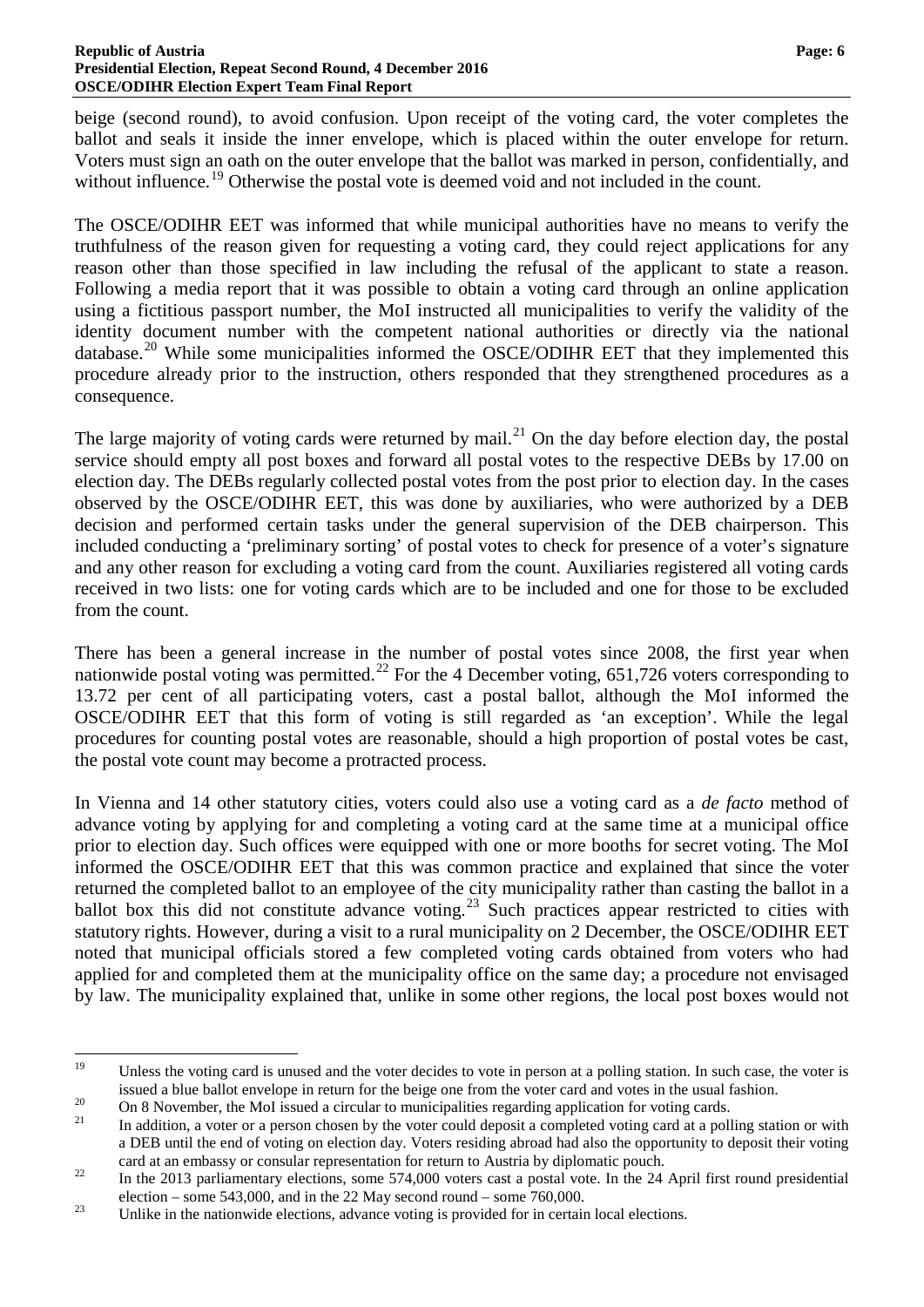be emptied during the weekend and thus the votes may not have reached the DEB on time had they been posted in a local post box.<sup>[24](#page-8-1)</sup>

*To ensure the equality of voting conditions within Austria, the arrangements for depositing, collecting, and delivering voting cards could be standardised. It may be considered to allow all voters to deposit completed voting cards at their municipal authority.*

## <span id="page-8-0"></span>**D. ELECTION DAY PROCEDURES**

In line with the OSCE/ODIHR's standard methodology, the OSCE/ODIHR EET did not undertake a comprehensive and systematic observation of election day procedures.<sup>[25](#page-8-2)</sup> The OSCE/ODIHR EET, however, did pay close attention to the procedures for issuing, receiving, and counting voting cards in the days around election day, and visited election boards at state, district, and municipal level. Within this scope of activity, the OSCE/ODIHR EET found the election boards to be well prepared and assessed that they organised the electoral process, including the counting of postal votes, efficiently, transparently, and collegially.

## *Voting*

Voting took place in an invariably calm and orderly manner in the polling stations visited. By law, each municipal authority may determine the opening hours of polling stations within their territory; a feature of Austria's decentralized administration. The OSCE/ODIHR EET noted that some polling stations had short voting hours, including cases where they were open for voting for as little as two hours. The law requires that polling stations are set up to process "no more than seventy voters  $[...]$  per hour",  $^{26}$  $^{26}$  $^{26}$ although the OSCE/ODIHR EET noted that several PSBs were processing approximately 200 voters per hour and, in some instances, long queues of voters even where PSBs were fully-staffed.

*The authorities could take measures to enhance the organization of voting, for example, by enforcing the implied limit on the number of registered voters per polling station, more effectively correlating voting hours to the number of registered voters, and increasing the number of polling station board members.*

A number of polling stations were equipped with special voting booths for facilitating voting of persons with disabilities, in line with legal requirements. Furthermore, at least one barrier-free polling station should be arranged in every municipality (in Vienna, every district), where technically feasible. These measures were generally implemented in the areas visited by the OSCE/ODIHR EET on election day. These measures, when consistently implemented, are effective means to enhance meaningful participation of persons with disabilities in elections.<sup>[27](#page-8-4)</sup>

The OSCE/ODIHR EET followed the process of voting in a hospital, a prison and a care home and found that the special election boards complied with the rules and voters were able to vote in secret.

By law, a voter using a voting card may deposit it with any PSB on election day. The OSCE/ODIHR EET noticed some voting cards were placed in a secure place such as a separate ballot box while others

<span id="page-8-1"></span><sup>&</sup>lt;sup>24</sup> At one DEB visited by the OSCE/ODIHR EET, a batch of 30 postal votes with a postmark of 2 December – the last

<span id="page-8-2"></span>Friday before the election – were received only on 5 December and therefore excluded from counting.<br><sup>25</sup> The OSCE/ODIHR EET observed election day procedures at 16 polling stations in both rural and urban areas in

<span id="page-8-4"></span>

<span id="page-8-3"></span>provinces of Styria and Tyrol.<br>Article 53 of Parliamentary Election Law in conjunction with Article 10.1 of Presidential Election Law.<br>Article 29 (a) of the CRPD obliges States to "ensure that persons with disabilities can in political and public life on equal basis with others … *inter alia*, by ensuring that voting procedures, facilities and materials are appropriate, accessible and easy to understand and use".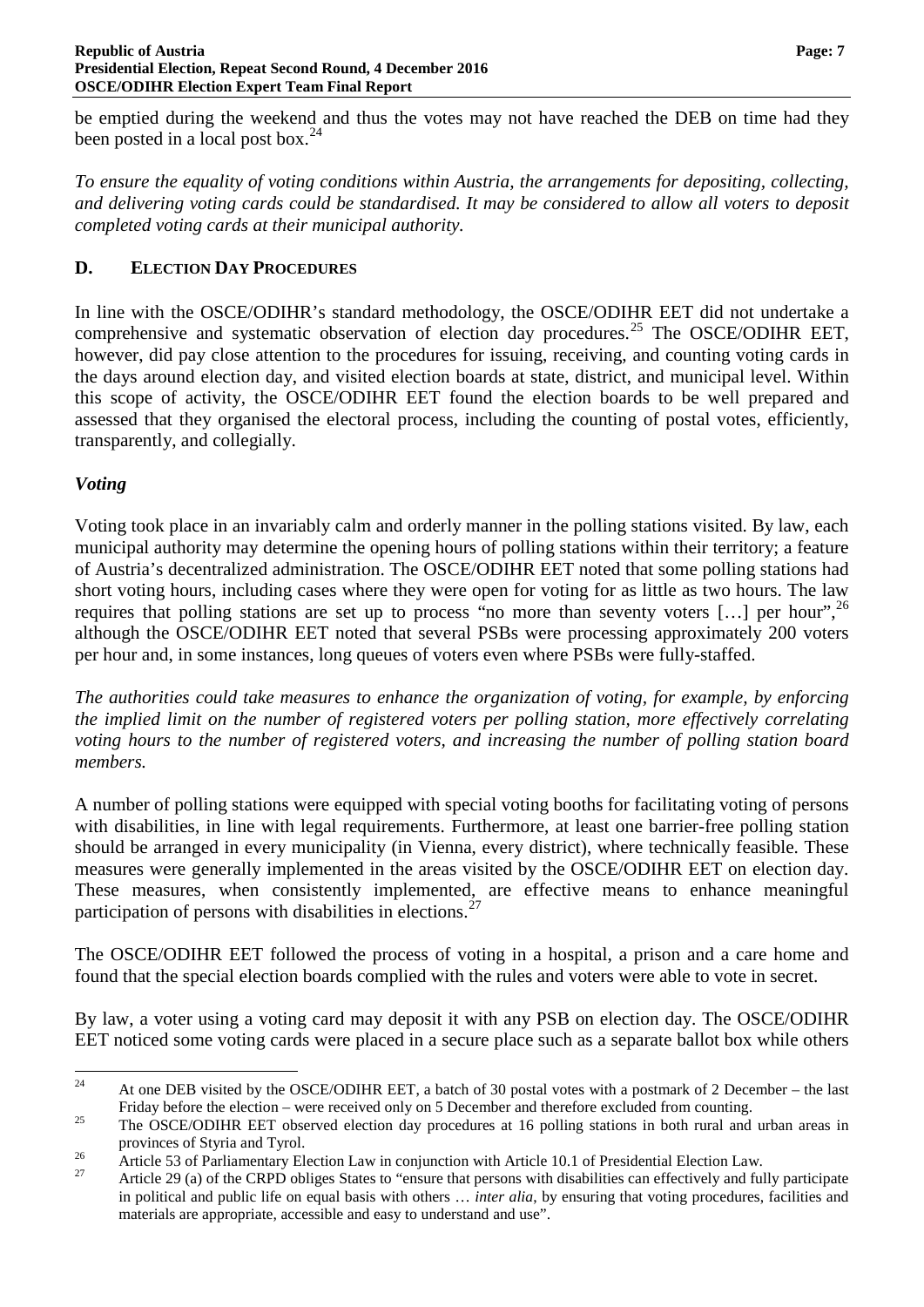#### **Republic of Austria Page: 8 Presidential Election, Repeat Second Round, 4 December 2016 OSCE/ODIHR Election Expert Team Final Report**

were placed in an unsealed bag. Voters that had not filled in their voting card could hand over the voter card to the PSB and receive a blue ballot envelope (in exchange for the beige one used for postal votes), and vote as a 'regular voter'. The rationale for allowing a voter to cast their ballot as a regular voter rather than with the voting card is not clear and caused several PSBs problems with ballot reconciliation.

*Consideration could be given to establishing procedures aimed at ensuring the uniform handling and storage of voting cards received by polling station boards.*

## *Counting and Tabulation*

Ballots were counted at the polling stations immediately after the end of voting. This meant that some results were known while polling stations elsewhere remained open for voting.[28](#page-9-0) The OSCE/ODIHR EET noted that PSB chairs instructed all persons present not to divulge the results of polling to any unauthorised person. The same approach was taken by higher-level election boards (MEBs and DEBs) in keeping with the Court ruling and MoI instructions.

At the polling stations observed, the counting of votes was conducted efficiently and transparently. There was a considerable number of invalid ballots (3.2 per cent), which, based on a limited number of observations, was mostly due to blank ballots or marks for both candidates.

The protocols of results were completed by PSBs without significant difficulties and were transferred directly to the MEB together with the election material. The MEBs verified the arithmetical correctness of the results and verified that protocols had been completed properly. The protocol completion, transfer and intake processes observed by the OSCE/ODIHR EET were conducted efficiently and quickly.

## *Counting of Postal Votes*

The OSCE/ODIHR EET observed the counting of postal votes in five DEBs and assessed that it was conducted collegially, transparently, and in strict accordance with the law. In all districts, the counting appeared to be efficient. In one large district, the process was more time consuming, in part due to a literal interpretation of applicable procedures.<sup>[29](#page-9-1)</sup> In general, the DEBs visited by the OSCE/ODIHR EET formed separate groups and collectively counted some 2,000 votes per hour. All DEBs in the country except one completed the postal vote count on 5 December.

A relatively high proportion of voting cards, 34,187 or 5.25 per cent of all voting cards submitted, were deemed by DEBs as invalid and not counted. The most common reason for this was the absence of a voter signature confirming personal and confidential voting.

*With the aim of reducing the number of invalid voting cards, the authorities should consider redesigning the voting card in a manner that draws attention to the need to sign the affidavit and instituting enhanced voter information on the process.*

The Court ruling stipulated that pre-sorting of postal votes by auxiliaries was permitted as long as the DEB members were granted opportunities to verify the sorted voting cards prior to the start of the

<span id="page-9-1"></span><span id="page-9-0"></span><sup>&</sup>lt;sup>28</sup> The first polling station closed at 10.00 and the last at 17.00.

<sup>29</sup> One DEB chairperson decided that the strict following of Article 14.a.1 of the Presidential Election Law requires that the chair should verify the integrity of the voting cards and remove the inner envelope from over 10,000 voting cards. This process took approximately six hours. The mentioned article was amended on 7 December, with the aim of clarifying that a DEB chairperson is entitled to use auxiliaries to carry out certain procedures.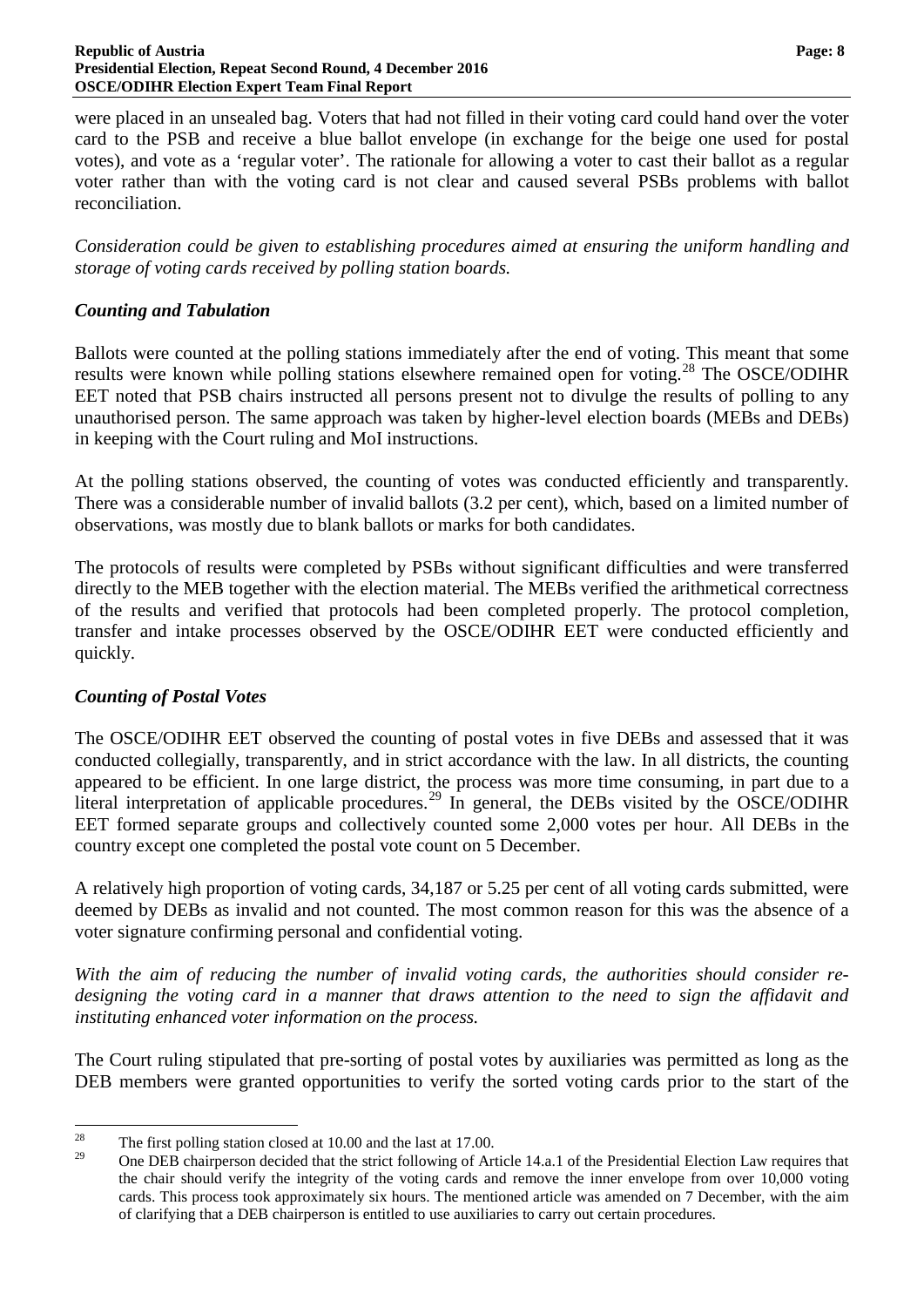count. In two DEBs observed by the OSCE/ODIHR EET, the DEB members were granted such opportunity, although the scrutiny lasted no longer than 10 minutes. Thus, the determination of which voting cards to include and which to exclude from the count was *de facto* made by auxiliaries under the supervision of the DEB chairperson rather than the full DEB.

The determination of the validity of postal votes strictly followed legal procedures and decisions were taken in a reasonable, consistent, and collegial manner often after consulting the MoI's guidelines on this issue. Of the total number of postal votes included in the count, some 11,437 (or 1.85 per cent) were invalidated. Together with the number of void voting cards, the overall number of returned postal ballots that were found to be invalid was 45,624 or 7 per cent, which is a high number.

## <span id="page-10-0"></span>**V. RECOMMENDATIONS**

These recommendations, as contained throughout the text, are offered with a view to further enhance the conduct of elections in Austria and to support efforts to bring them fully in line with OSCE commitments and other international obligations and standards for democratic elections. These recommendations should be read in conjunction with past OSCE/ODIHR recommendations that remain to be addressed. The OSCE/ODIHR stands ready to assist the authorities of Austria to further improve the electoral process and to address the recommendations contained in this and previous reports.<sup>[30](#page-10-2)</sup>

- 1. The authorities should consider ways to ensure sufficient numbers of election board members are recruited. This may involve enhancing incentives and/or broadening membership beyond party nominated persons. Efforts should be made to promote gender-balanced representation in election boards, with gender disaggregated data on the composition of election boards made publicly available.
- 2. As previously recommended, consideration could be given to restricting elected officials from directly serving on election boards, in order to safeguard the impartiality of the election administration.
- 3. With the aim of reducing the number of invalid voting cards, the authorities should consider redesigning the voting card in a manner that draws attention to the need to sign the affidavit and instituting enhanced voter information on the process.
- 4. To ensure the equality of voting conditions within Austria, the arrangements for depositing, collecting, and delivering voting cards could be standardised. It may be considered to allow all voters to deposit completed voting cards at their municipal authority.
- 5. The authorities could take measures to enhance the organization of voting, for example, by enforcing the implied limit on the number of registered voters per polling station, more effectively correlating voting hours to the number of registered voters, and increasing the number of polling station board members.
- <span id="page-10-1"></span>6. Consideration could be given to establishing procedures aimed at ensuring the uniform handling and storage of voting cards received by polling station boards.

<span id="page-10-2"></span><sup>&</sup>lt;sup>30</sup> In paragraph 25 of the 1999 OSCE Istanbul Document, OSCE participating States committed themselves "to follow up promptly the ODIHR's election assessment and recommendations".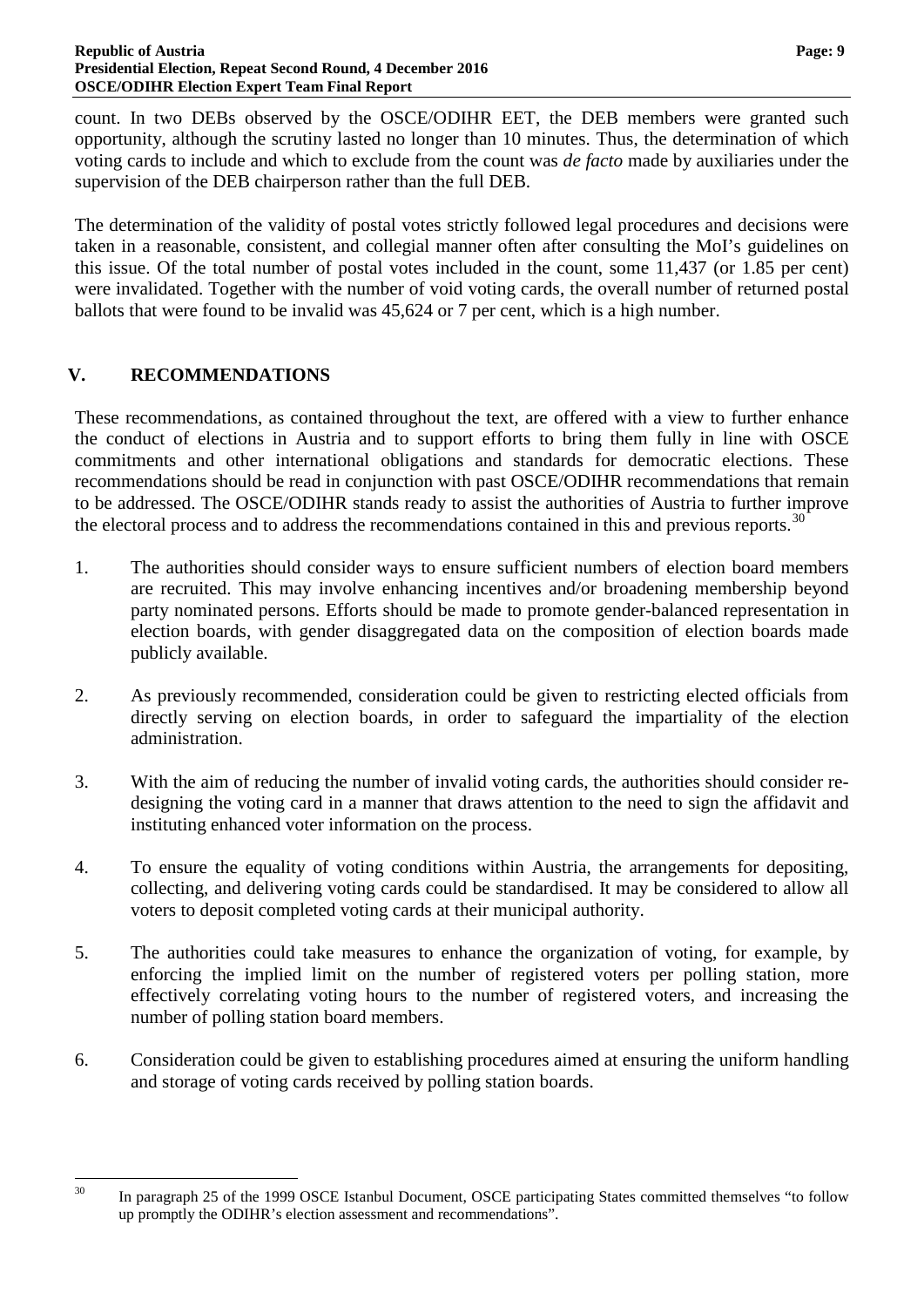### **ANNEX: FINAL RESULTS**

On 15 December, the Federal Election Board announced the final results of the repeat second round of the presidential election as follows:

|                                   | <b>Numbers</b> | <b>Percentage</b> |
|-----------------------------------|----------------|-------------------|
| Total number of registered voters | 6,399,607      |                   |
| Total number of votes cast        | 4,749,339      |                   |
| Turnout                           |                | 74.2              |
| Total number of invalid votes     | 151,786        | 3.2               |
| Total number of voting cards used | 617,539        | 13.0              |

| <b>Candidate</b>         | Valid votes received | Percentage |
|--------------------------|----------------------|------------|
| Norbert Hofer            | 2,124,661            | 46.2       |
| Alexander Van der Bellen | 2,472,892            | 53.8       |

MoI released the following data pertaining to postal voting:

#### Voting cards/postal votes

|                                             | <b>Numbers</b> | <b>Percentage</b> |
|---------------------------------------------|----------------|-------------------|
| Total number of returned voting cards       | 651,726        |                   |
| Voter cards not to be included in the count | 34,187         | 5.3               |
| Total number of used voting cards           | 617,539        |                   |
| Total number of invalid postal votes        | 11,437         | 1.9               |
| Total number of valid voting cards          | 606,102        | 93.0              |

Reasons for excluding the voting cards from the count:

| <b>Reason</b>                              | <b>Numbers</b> | Percentage |
|--------------------------------------------|----------------|------------|
| Oath (affidavit) not signed by the voter   | 31,4126        | 91.9       |
| No voter envelope inside the voter card    | 1,589          | 4.7        |
| Breach of the integrity of the voting card | 834            | 2.4        |
| Inner envelope contained writings          | 195            | 0.6        |
| Voter card submitted after deadline        | 61             | 0.2        |
| Other reasons*                             | 82             | 0.2        |
| Total                                      | 34,187         | 100.0      |

\* Other reasons included voter cards containing two or more beige voter envelopes, or containing other items.

Source: [Data of Federal Electoral Board and Ministry of Interior.](http://www.bmi.gv.at/cms/BMI_wahlen/bundespraes/bpw_2016/Ergebnis_2WG_WH.aspx)